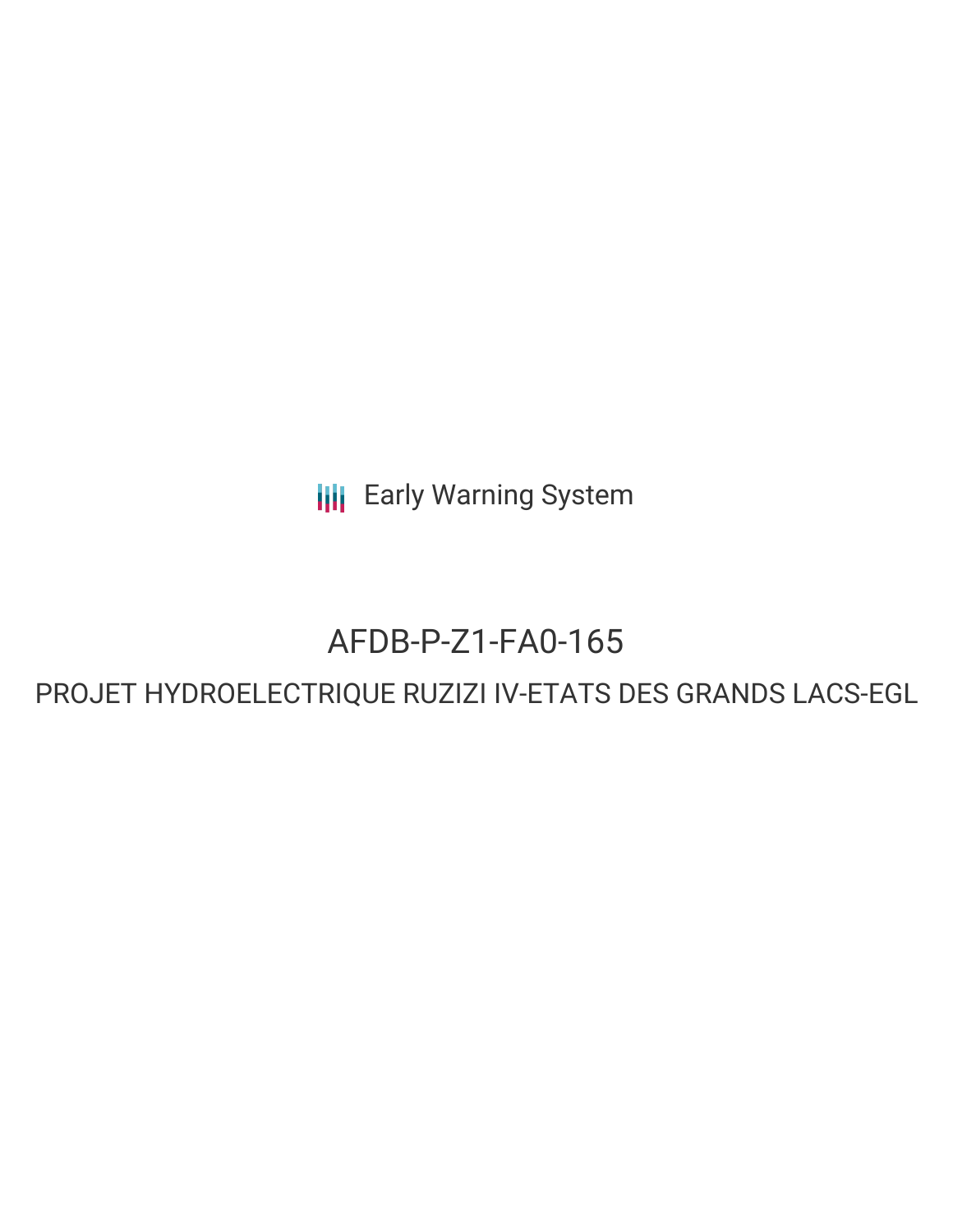

#### **Quick Facts**

| <b>Countries</b>              | Burundi, Congo, Democratic Republic of, Rwanda |
|-------------------------------|------------------------------------------------|
| <b>Financial Institutions</b> | African Development Bank (AFDB)                |
| <b>Status</b>                 | Approved                                       |
| <b>Bank Risk Rating</b>       |                                                |
| <b>Voting Date</b>            | 2018-12-02                                     |
| <b>Borrower</b>               | ETATS DES GRANDS LACS                          |
| <b>Sectors</b>                | Energy                                         |
| <b>Project Cost (USD)</b>     | $$0.71$ million                                |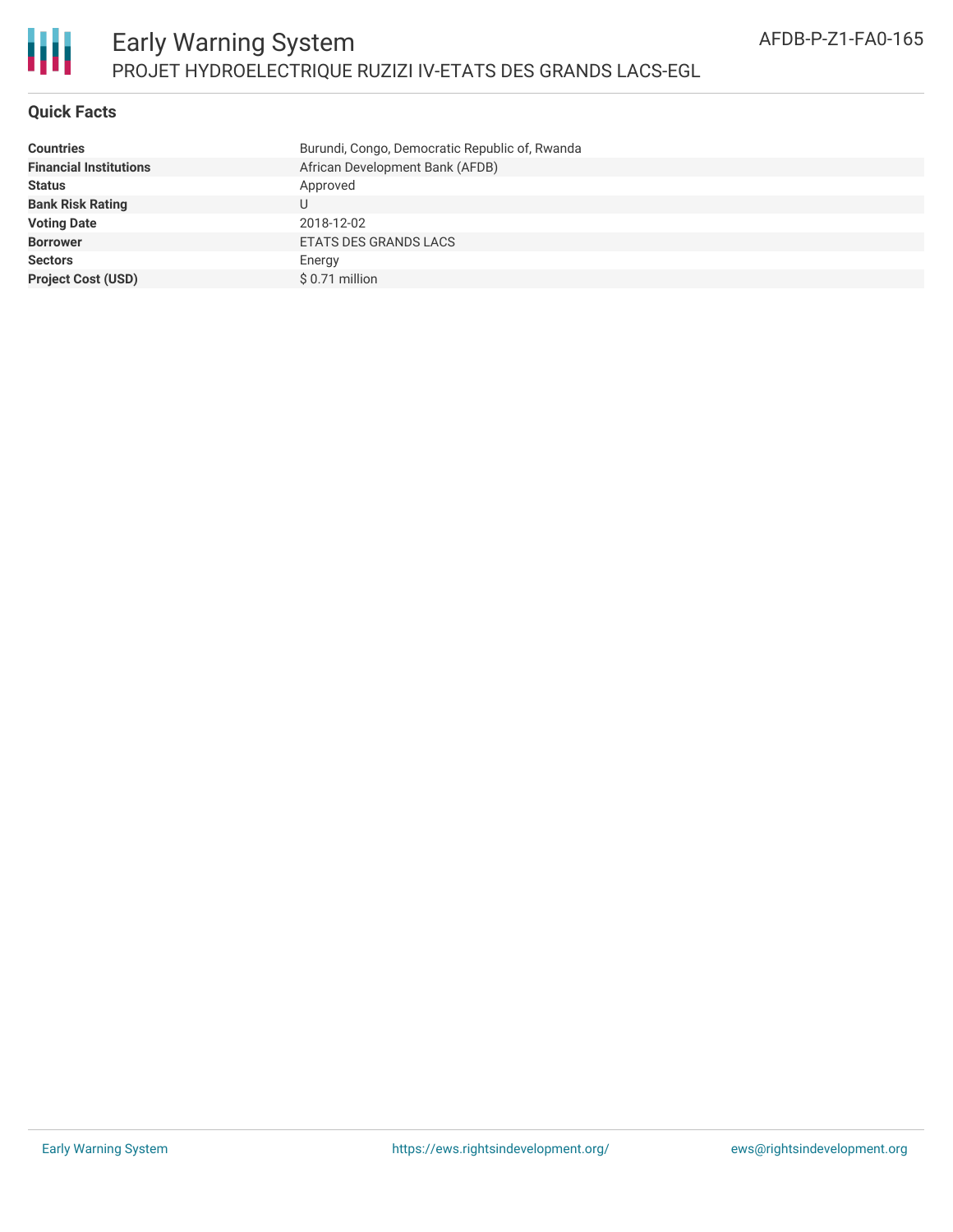

#### **Project Description**

No project information available at the time of disclosure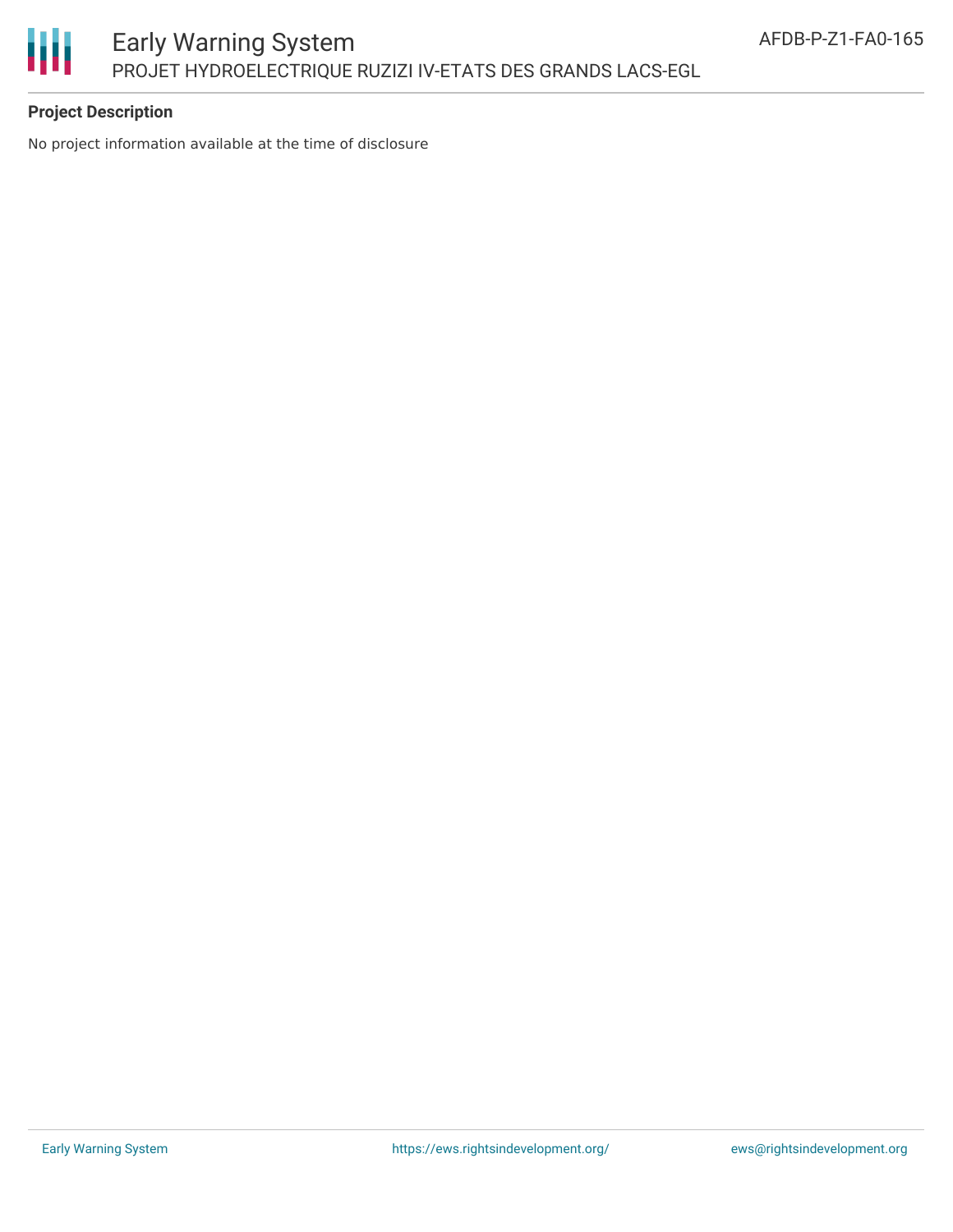

## Early Warning System PROJET HYDROELECTRIQUE RUZIZI IV-ETATS DES GRANDS LACS-EGL

#### **Investment Description**

African Development Bank (AFDB)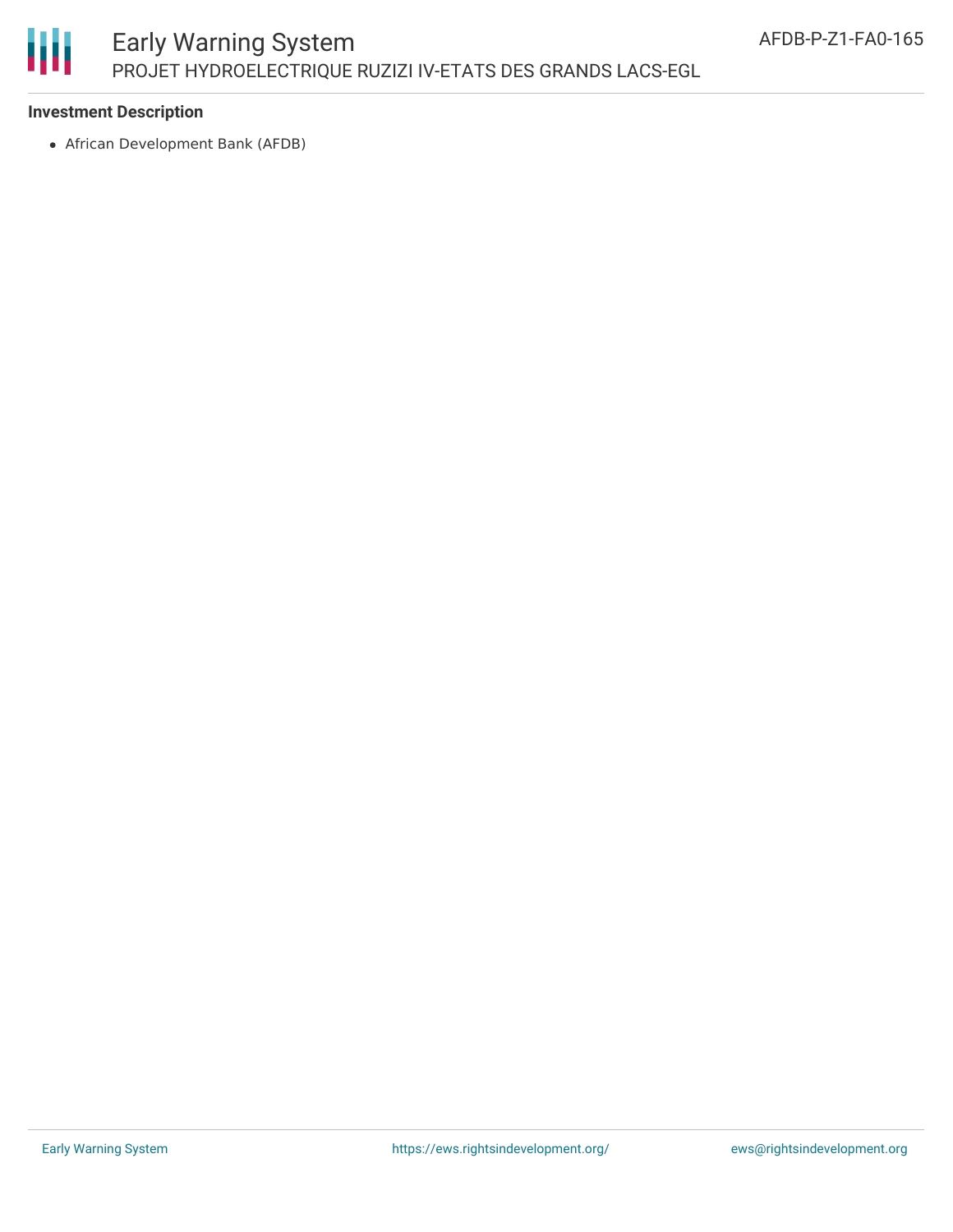#### **Contact Information**

CARVALHO DE MELO Epifanio - PICU3

#### ACCOUNTABILITY MECHANISM OF AfDB

The Independent Review Mechanism (IRM), which is administered by the Compliance Review and Mediation Unit (CRMU), is the independent complaint mechanism and fact-finding body for people who have been or are likely to be adversely affected by an African Development Bank (AfDB)-financed project. If you submit a complaint to the IRM, it may assist you by either seeking to address your problems by facilitating a dispute resolution dialogue between you and those implementing the project and/or investigating whether the AfDB complied with its policies to prevent environmental and social harms. You can submit a complaint electronically by emailing crmuinfo@afdb.org, b.kargougou@afdb.org, b.fall@afdb.org, and/or s.toure@afdb.org. You can learn more about the IRM and how to file a complaint at https://www.afdb.org/en/independent-review-mechanism/.